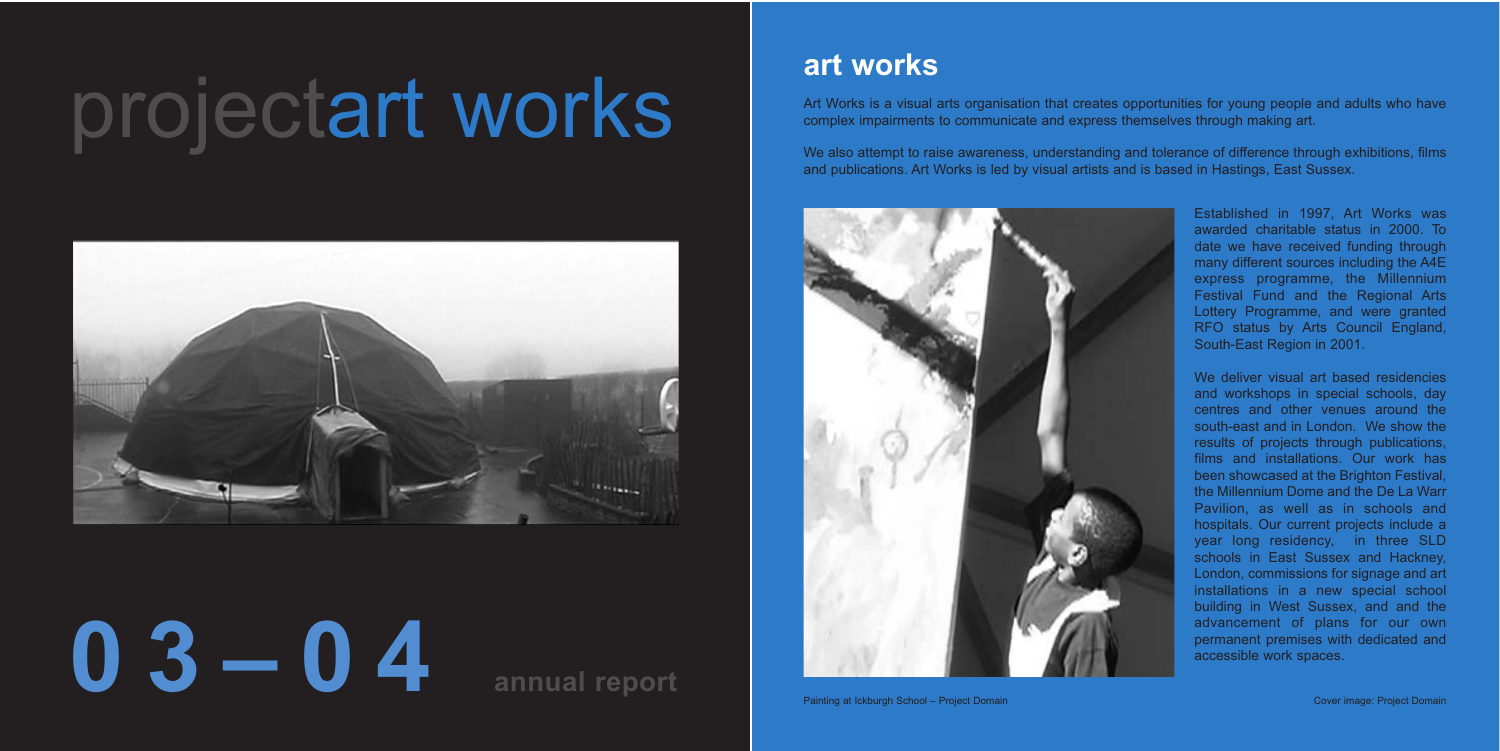Art Works received two commissions from West Sussex County Council for a new special school build in Crawley.

We worked with pupils to create tiles for permanent installations in the new hydrotherapy pool and school foyers.

Art Works also designed and fabricated an integral signage system using text and symbols to help pupils navigate the new building. The school, merging Manor College and Manor Green School, was opened in April 2004. A publication showcasing the artworks throughout the building was produced in July 2004.

#### **crawley special schools 2003/04**

#### **project domain 2003/04**

September 2003 saw the start of the delivery phase of Project Domain. This was a challenging project that gave Downs View SLD School (Brighton), Ickburgh SLD School (Hackney) and Torfield School (Hastings) the opportunity to work intensively with Art Works artists over the course of a full academic year, enabling a level of continuous engagement often missing from arts in schools projects

They between the station of station and project which are the station of the station of the station of the station of the station of the station of the station of the station of the station of the station of the station of The artists established a stimulating and unusual space within the Art Works geodesic dome, which was pitched in the school grounds for the duration of the termly visits. This combination of familiar and unfamiliar spaces allowed the students to explore a range of creative opportunities, accessing a combination of painting, drawing, construction, digital photography and film. The project will finish in July 2004 with celebratory film showings in each school. In addition, installations of individual and group selfportraits created through the project have been installed around the school buildings as a permanent reminder for pupils and teachers.



We produced a range of permanent installations around the school and a project publication which documents a major self portrait installation as well as including a CD-ROM which maps the impact of the project throughout the school. Copies are available from Art Works.



Ceramic tiles in the hydrotherapy pool at Manor College and Manor Green School, Crawley

Art Works successfully completed Project India, a major three-year residency at co-located secondary schools Hazel Court (SLD) and The Causeway in Eastbourne.

The achievements of students involved in Project India were celebrated through a five-week exhibition of work at Hastings Museum & Art Gallery in May 2004.

#### **project india 2003/04**

#### **family workshops August 2003**

In August 2003, Art Works ran a series of art workshops designed to give families the opportunity to work together on high quality creative activities.

The workshops took place inside Art Works' geodesic dome, set up in the grounds of Glyne Gap School.

Digital still photography and video filming were projected onto large pieces of paper as the starting point for family portraits using large coloured pens, charcoal and paints.

The portraits were given to the families as a record of the project.

### SACT project 2003

During July, Art Works ran five days of workshops for six individuals within the Autistic Spectrum, who attend the Sussex Autistic Community Trust (SACT) Day Centre in Hastings. Two artists delivered five days of creative digital film and editing workshops.

The project workshops included painting, drawing, Polaroid photography and digital video filming. The students directed and interviewed each other and, six months later, the same students came back to art works' office to review and edit their footage.

They learned how to operate digital film equipment, how to download and import music and to design and edit text.The resulting films are a unique and personal record of each individual's experiences of the workshops, which were then screened at Electric Palace, a mainstream contemporary film venue in Hastings, during March 2004.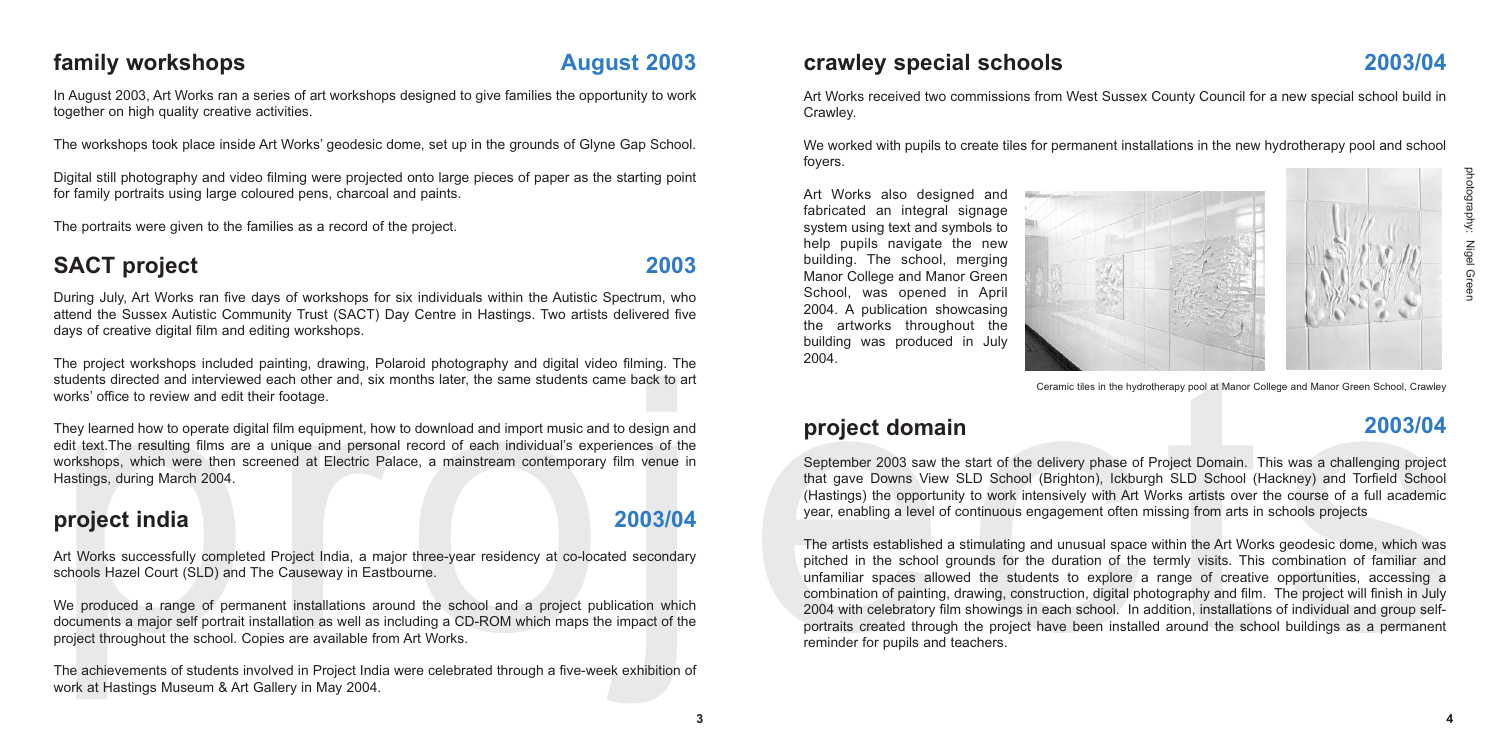#### Art Works Income and Expenditure at 31st May 2004 (continued)

|                                    | 2004    | 2003   |
|------------------------------------|---------|--------|
| <b>Our Funders</b>                 |         |        |
| <b>Arts Council</b>                | 96,000  | 57,150 |
| Ashden trust                       | 7,000   |        |
| <b>Cameron McKenna</b>             | 1,000   |        |
| <b>Community Chest</b>             |         | 3,000  |
| <b>East Sussex County Council</b>  | 6,000   |        |
| <b>EE Roberts Charitable Trust</b> |         | 300    |
| Equitable Charitable trust         |         | 17,000 |
| <b>Esmee Fairbairn Foundation</b>  | 20,000  |        |
| <b>Hazel Court School</b>          |         | 3,000  |
| <b>Hastings Borough Council</b>    |         | 1,000  |
| <b>Henry Smith Charity</b>         | 2,000   |        |
| Magdalen & Lasher Charity          | 6,500   | 3,000  |
| Mencap                             | 5,000   | 1,000  |
| <b>Miss A Lacey Tate Trust</b>     | 500     | 500    |
| <b>Paul Hamlyn Foundation</b>      |         | 5,000  |
| <b>Renton Foundation</b>           | 5,000   |        |
| <b>Roy Hudson Trust</b>            | 250     | 500    |
| Scope                              | 6,000   |        |
| <b>Torfield SLD School</b>         |         | 1,000  |
| <b>Woodward Charitable Trust</b>   |         | 1,500  |
| Total                              | 155,250 | 93,950 |
|                                    |         |        |

#### **Limited Company Status**

Art Works has now registered as a company limited by guarantee, under the company name of Project Artworks (company number 511045). As a result, we have re-registered with the Charities Commission, and been granted a new charity number (110430).







#### Art Works Income and Expenditure for the year ending 31st May 2004

|                              |                                         | 2004    | 2003   |
|------------------------------|-----------------------------------------|---------|--------|
| <b>Income</b>                |                                         | £       | £      |
|                              | Public                                  | 102,000 | 60650  |
|                              | Private                                 | 53,250  | 28800  |
|                              | Donations                               | 817     | 500    |
|                              | Earned                                  | 48,825  | 9886   |
|                              | Interest                                | 96      | 40     |
| <b>Income</b>                |                                         | 204,988 | 99876  |
| <b>Expenses</b>              | <b>Salaries</b>                         | 39,757  | 34,831 |
|                              | Artists fees                            | 43,577  | 17,406 |
|                              | Materials                               | 5,209   | 3,870  |
|                              | Installation & production costs         | 12,873  |        |
|                              | Repair & renewal                        | 4,509   |        |
|                              | Travel                                  | 2,684   | 1,824  |
|                              | Exhibition, documentation & advertising | 3,300   | 2,386  |
|                              | Evaluation, legal & professional fees   | 6,363   | 9,613  |
|                              | Depreciation                            | 5,411   | 9,996  |
|                              | Premises rent                           | 5,613   | 5,502  |
|                              | Office supplies, telephone & postage    | 2,739   | 3,330  |
|                              | Bank charges & interest                 | 18      | 119    |
|                              | Insurance                               | 1,256   | 660    |
|                              | Training                                |         | 884    |
|                              | Book keeping                            | 2,990   |        |
|                              | Sundries                                | 2,647   | 327    |
| <b>Total Expenditure</b>     |                                         | 138,946 | 90,748 |
| <b>Net Income Resources</b>  |                                         | 66,042  |        |
| <b>Summary Balance Sheet</b> |                                         |         |        |
|                              | Fixed assets                            | 5,410   | 9,996  |
|                              | Cash funds                              | 90,392  | 19,095 |
|                              |                                         | 95,802  | 29,091 |
|                              | Less liabilities                        | 2,177   | 1,508  |
|                              | Income bought forward                   | 93,625  | 27,583 |

Accounts independently examined by Stephen

Accounts independently examined by Stephen Toulson, Deeks Evans Chartered Accountants

Toulson, Deeks Evans Chartered Accountants